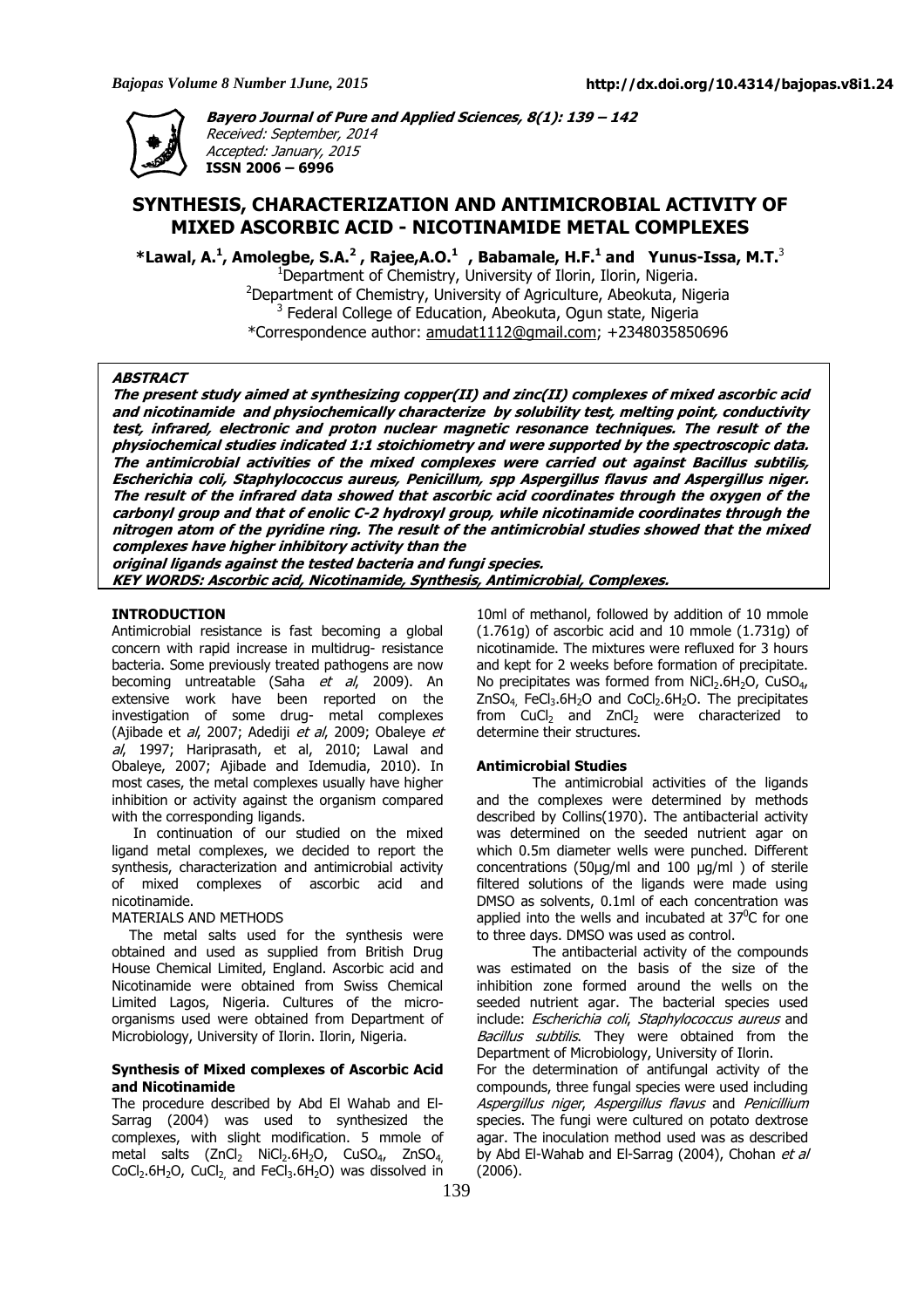#### *Bajopas Volume 8 Number 1June, 2015*

The fungal cultures were incubated at  $30^{\circ}$ C for 48 hours. The antimicrobial activity was estimated on the basis of the size of inhibition zone formed around the well on the seeded agar plates and the inhibition growth in percentage was determined on the basis of the average diameter of bacteria or fungal colony on the growth medium compared to the respective control.

$$
\frac{\%}{A} \text{inhibition} = \frac{A - B}{A} \times 100
$$

Where A =diameter of the bacterial or fungal growth in the control $B =$  diameter of the bacterial or fungal growth in the test plate.

#### **RESULTS**

Table 1 showed the results of the physical properties of the free ligands and the mixed complexes. The two mixed ligand complexes decomposed above 360  $^{0}$ C. The high melting point confirmed the formation of the complexes. The mixed complexes also have different colours. The blue colour of the Cu (II) complex suggests a tetrahedral geometry (Lawal, 2010). The results of molar conductance in DMSO solutions showed that the mixed ligand complexes are electrolytes.

**Table 1: Result of some physical properties of mixed complexes of Ascorbic acid and Nicotinamide** 

| Compounds           | Colour | Mpt $(^0C)$ |               | %Yield | RF.                      | Conductivity (scm <sup>2</sup> mol <sup>-1</sup> ) | %Metal               |                          |
|---------------------|--------|-------------|---------------|--------|--------------------------|----------------------------------------------------|----------------------|--------------------------|
| Ascorbic acid (Asc) |        | white       | 190-192       |        | $\overline{\phantom{a}}$ | 0.61                                               | 64.5                 | $\overline{\phantom{0}}$ |
| Nicotinamide (Nic)  |        | white       | 130-132       |        | $\overline{\phantom{a}}$ | 0.50                                               | $2.5 \times 10^{-2}$ | $\overline{\phantom{0}}$ |
| Zn (Asc) (Nic) Cl   |        | white       | $\Box$ 360    |        | 48.1                     | 0.88                                               | 121.0                | 10.2(14.0)               |
| Cu (Asc) (Nic) Cl   |        | Blue        | $\square$ 360 |        | 40.0                     | 0.85                                               | 96.0                 | 12.4 (13.2)              |

The results of the infrared spectra of the ligands and the mixed complexes are presented in Table 2.The infrared spectra of the free ligands were compared with those of the mixed complexes. The absorption bands at 3874  $cm^{-1}$  and 3742  $cm^{-1}$  in the free ascorbic acid due to

N-H stretching vibrations, have been shifted to 3840 cm<sup>-1</sup> in Cu(Asc)(Nic)Cl and 3331 cm<sup>-1</sup> in Zn(Asc)(Nic)Cl. The absorption band at 3519  $cm^{-1}$ and  $3188 \text{ cm}^{-1}$  in the free ascorbic acid due to O-H stretching has been shifted to  $3421 \text{ cm}^{-1}$  in the Cu(II) complex (Anderson and Co, 2004). The strong bands at 1763  $cm<sup>-1</sup>$  in ascorbic acid and at 1685  $cm<sup>-1</sup>$  in the free nicotinamide , were assigned to C=O stretching vibrations, these bands have shifted in the mixed complexes to  $1624$  cm<sup>-1</sup>. The bands at 546 cm<sup>-1</sup> and 516  $cm<sup>-1</sup>$  were assigned to M-O vibrations and those at  $656$  cm<sup>-1</sup> and  $685$ cm<sup>1</sup>were assigned to M-N vibrations respectively ( David, 2000).

|  | Table 2: Infrared spectra data for the ligands and drug-metal complexes |  |  |
|--|-------------------------------------------------------------------------|--|--|
|--|-------------------------------------------------------------------------|--|--|

| <b>COMPOUND</b>                                   | $U(N-H)$                 | $U(O-H)$                 | $U(C=O)$          | $U(C-O)$ | u(M-0)                   | <b>u(M-N)</b> |  |
|---------------------------------------------------|--------------------------|--------------------------|-------------------|----------|--------------------------|---------------|--|
| Ascorbic acid (Asc                                | 3874 <sub>w</sub>        | 3519s                    | 1763s             | 1038s    |                          | -             |  |
|                                                   | 3742 <sub>w</sub>        | 3188s                    | 1685s             | 1150s    | ۰                        |               |  |
| Nicotinamide (<br>Nic)                            | 3351m                    |                          |                   | 1381s    | ۰                        |               |  |
| Cu(Asc)(Nic)Cl                                    | 3331m,b                  | $\overline{\phantom{0}}$ | 1576 <sub>w</sub> |          | 685s<br>656s             | 546m,b        |  |
| Zn(Asc)(Nic)Cl                                    | $\overline{\phantom{a}}$ |                          | 1624w.b           | 1089s    | $\overline{\phantom{a}}$ | 516w.b        |  |
| S = strong, $w =$ weak, $m =$ medium, $b =$ broad |                          |                          |                   |          |                          |               |  |

**Table 3: UV- Visible spectra of the ligands and the mixed –metal complexes** 

| <b>COMPOUND</b>     | WAVELENGTH(nm) | $ENERGIES (cm-1)$ | ASSIGNMENT |
|---------------------|----------------|-------------------|------------|
| Ascorbic acid (Asc) | 254            | 39937             | п-п        |
| Nicotinamide (Nic)  | 218            | 45872             | п-п        |
|                     | 280            | 35714             | n-n        |
| Cu(Asc)(Nic)Cl      | 414            | 24155             | MLCT       |
| Zn(Asc)(Nic)Cl      | 402            | 24876             | MLCT       |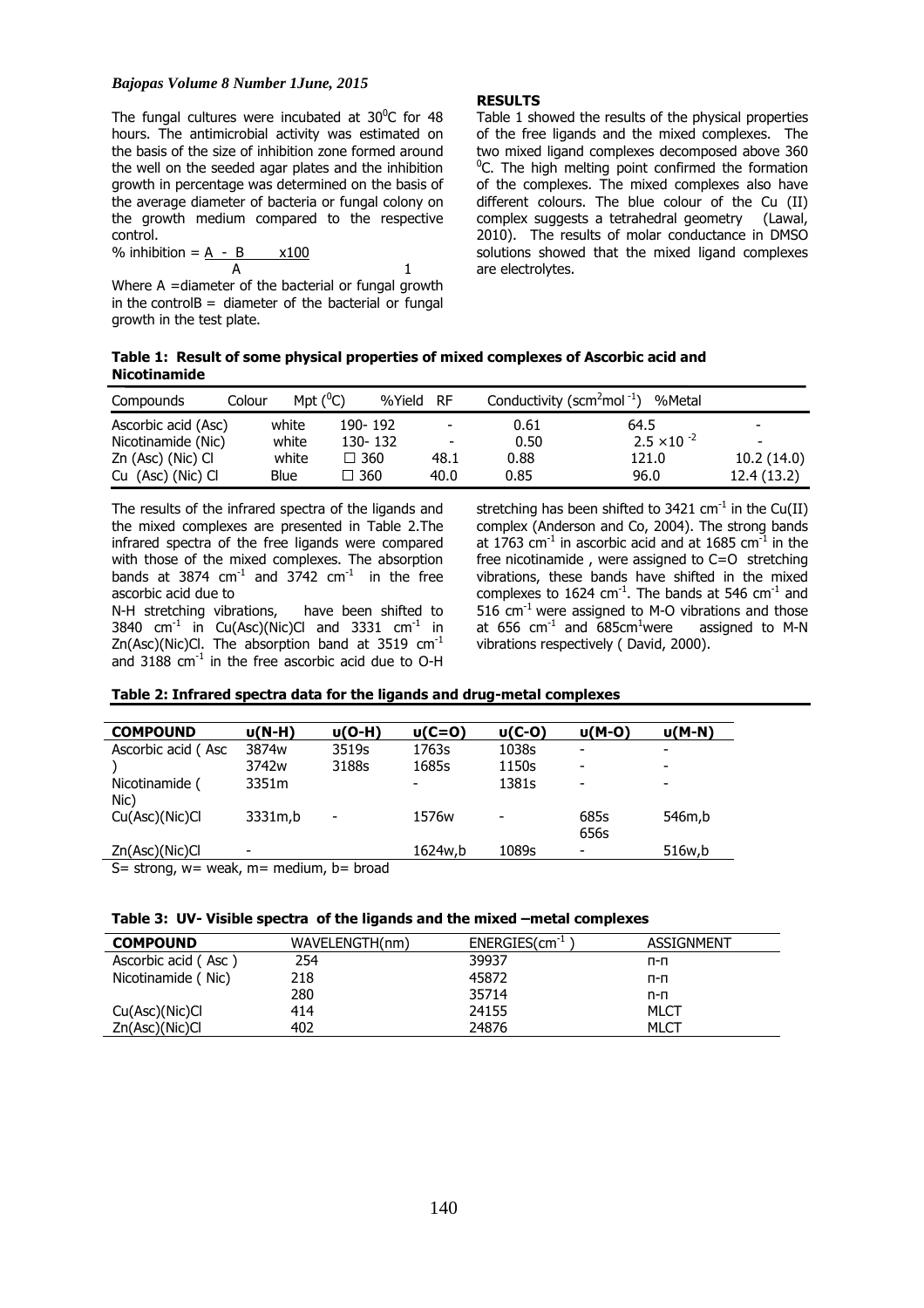| E coli                       |                            | <b>Staphylococcus</b><br><b>Zone of inhibition (mm)</b> |                                           | <b>Bacillus subtilis</b>     |                       |
|------------------------------|----------------------------|---------------------------------------------------------|-------------------------------------------|------------------------------|-----------------------|
| 50 $\mu$ g/ml<br>NA.         | $100 \mu q/ml$<br>ΝA       | 50 $\mu$ g/ml<br>ΝA                                     | $100 \mu q/ml$<br>NA.                     | $50 \mu q/ml$<br>NA.         | $100 \mu g/ml$<br>NA. |
| 14±1.2                       | 20±1.1                     | $15 + 1.6$                                              | $17 + 1.3$                                | 19±1.2                       | $21 \pm 1.1$          |
| $26 \pm 1.2$<br>$24 \pm 1.6$ | $30 + 1.5$<br>$27 \pm 1.9$ | $21 \pm 1.4$<br>19±0.9                                  | $24 \pm 1.8$<br>$21 \pm 1.1$              | $28 \pm 1.8$<br>$23 \pm 2.1$ | 35±2.5<br>30±1.9      |
|                              |                            |                                                         | Values are mean of 3 replicates $\pm$ SD. |                              |                       |

**Table 4: Antibacterial activities of the ligands and their mixed complexes showing the zone of inhibition against the organisms.** 

**Table 5:Antifungal activities test of the ligands and their mixed complexes showing the zone of inhibitionagainst the organisms.** 

| Ligands/<br><b>Complexes</b>               | <b>Aspergillus flavus</b> |                | Aspergillus niger | <b>Zone of inhibition (mm)</b> | <b>Penicillum sp</b> |                |  |  |
|--------------------------------------------|---------------------------|----------------|-------------------|--------------------------------|----------------------|----------------|--|--|
|                                            | $50 \mu q/ml$             | $100 \mu q/ml$ | $50 \mu q/ml$     | $100 \mu q/ml$                 | $50 \mu q/ml$        | $100 \mu q/ml$ |  |  |
| Ascorbic acid (Asc)                        | $17 + 1.1$                | 20±1.9         | 22±2.5            | $28 \pm 3.1$                   | 12±1.4               | 20±0.9         |  |  |
| Nicotinamide (Nic)                         | $15 \pm 1.1$              | 19±1.2         | 10±0.8            | $17 + 1.4$                     | $12 + 1.2$           | 20±1.6         |  |  |
| Mixed complexes                            |                           |                |                   |                                |                      |                |  |  |
| Zn(Asc)(Nic)Cl                             | $28 \pm 2.0$              | 36±2.7         | $21 \pm 1.8$      | $31 \pm 1.9$                   | 29±1.4               | 40±1.6         |  |  |
| Cu(Asc)(Nic)Cl                             | 30±2.1                    | $33\pm2.6$     | $27 \pm 1.9$      | 35±2.0                         | $32 \pm 1.4$         | $38 + 1.8$     |  |  |
| $Values$ are mean of 2 repliested $\pm$ CD |                           |                |                   |                                |                      |                |  |  |

Values are mean of 3 replicates ± SD.

# **DISCUSSION**

The results of the ultraviolet/ visible spectra are presented in Table 3. The visible spectra of ascorbic acid- nicotinamide showed only one absorption band at 414 nm for Cu (II) and at 402 nm for the Zn (II) complexes, which were assigned to metal ligand charge transfer (Lawal and Obaleye, 2013).

 The results of the antibacterial activities of the ligands and their mixed complexes are presented in Table 4. The antibacterial activities test of the ligands and their complexes were tested against three bacteria species; which include Bacillus subtilis, Staphylococcusaureus and Escherichia coli. The antibacterial activity of the compounds was estimated on the basis of the average size of inhibition zone formed around the well on the seeded agar plate.

 The results of the antifungal activities test of the ligands and the mixed complexes are presented in Table 5. The antifungal activities test of the ligands and the mixed complexes are tested against three fungi species: Aspergillus flavus, Aspergillus niger

and *Penicillum* species. In the mixed ligand complexes, Zn(II) complex of mixed ascorbatenicotinamide complex, Zn(Asc)(Nic)Cl show the higher antifungal activities against Aspergillus flavus, when compared with Cu(II) complex of mixed ascorbate-nicotinamide complex Cu(Asc)(Nic)Clwhich showed the lower antifungal activity against Aspergillus flavus. Hence, the result of these studies showed that all the mixed vitamin-metal complexes are more effective antibacterial and antifungal against the tested species. It was observed that metal chelation has affected significantly the antimicrobial or bioactive behaviour of the ligands (Chester *et al.* 1987).

 The mixed complexes were insoluble in deuterated chloroform, hence the <sup>13</sup>C-NMR signals obtained contain mainly the solvent peaks. On the basis of the physical and spectroscopic data obtained, the proposed structure for the mixed ascorbic acid –nicotinamide metal complexes is as<br>shown in fig. 1 helow:  $shown$  in fig  $1$